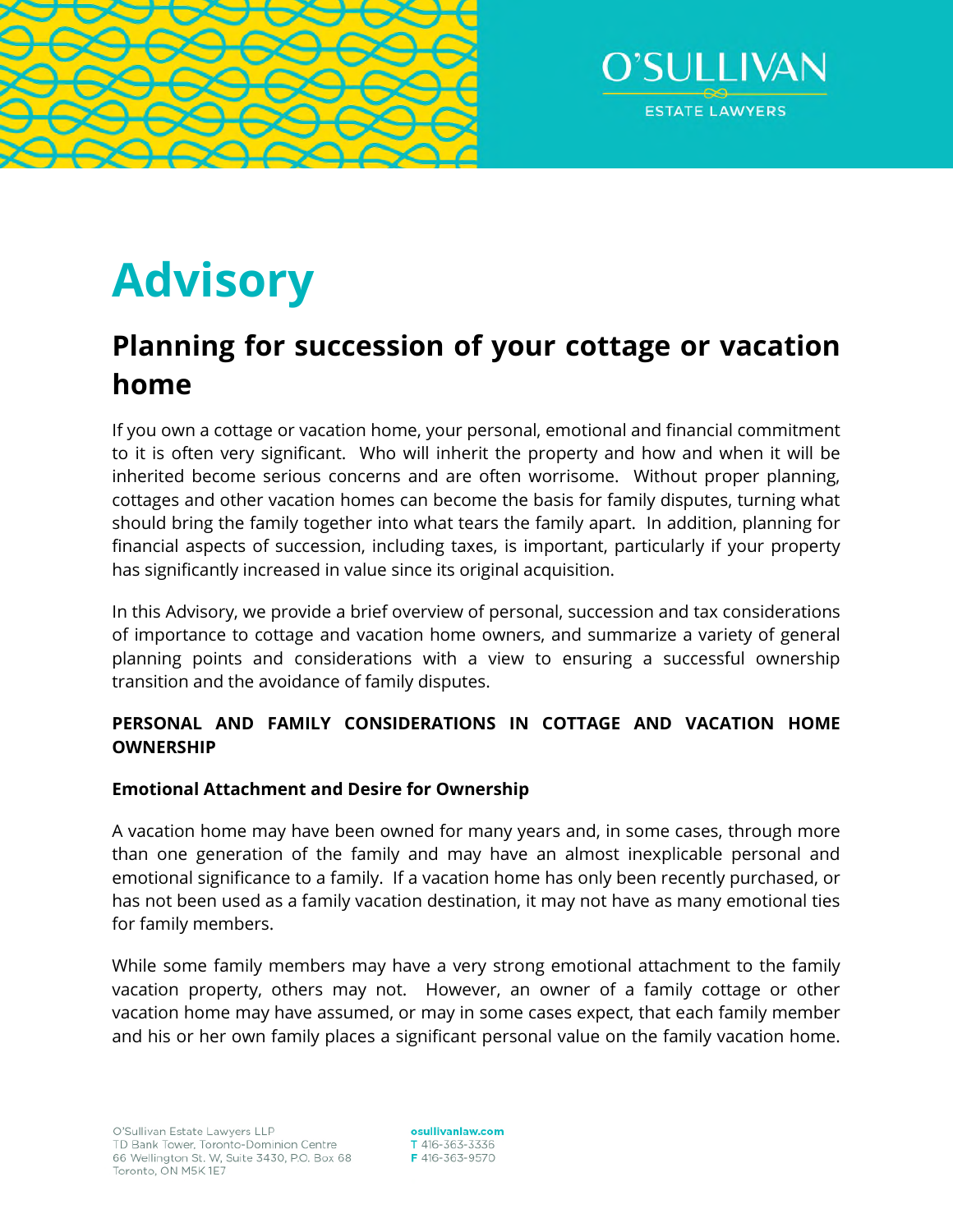

It is extremely important that this assumption or expectation not clash with reality for a successful succession plan to be implemented in relation to the vacation home.

In addition, emotional attachment may or may not dictate an individual family member's own desire to have an ownership interest in the family vacation home. While he or she may not want to own it for his or her own use when the current owners pass it along to the next generation, he or she may still wish to have an ownership interest to pass along to their children or other beneficiaries as part of his or her family legacy.

#### **Financial Ability and Other Personal Considerations**

A desire to own or share in the ownership of the family cottage does not always coincide with the financial ability to pay for all or a share of the upkeep and maintenance costs of the property. A vacation home is often expensive to maintain, especially as the structure, septic and docks age and property values in certain areas rise, making for potentially high maintenance and replacement costs, and increasing property taxes. Without proper planning, leaving an ownership interest in a family cottage to a beneficiary who cannot pay their share of the costs, even if he or she wishes to have an interest, invites a host of future problems, and is often the source of family disputes.

Family members may also be unable to agree on how to share responsibility for upkeep and maintenance, both the financial and physical labour aspects. Family members with less ability to pay expenses may expect other, more financially able, members to pay more of the expenses. Family members using the property less often, or who are not as "handy", may expect to perform a smaller share of the upkeep than those using it more frequently or who are more "handy", despite equal ownership interests. Also, scheduling visits and issues of guest access, especially in regards to in-laws and ex-in-laws, may be a source of friction for multiple owners of cottages and other vacation homes.

#### **TAX CONSIDERATIONS**

#### **Canadian and Ontario Tax Considerations**

Of great significance for vacation homes which have gained in value is dealing with the potential capital gains tax burden. Barring a tax-free rollover to a spouse, significant capital gains taxes may be payable on transfer of the property or immediately on an owner's death.

Most owners of vacation homes located in Ontario are aware of the potential probate fee burden on an estate in passing on the property to beneficiaries, assuming the property is not passing to a joint owner with right of survivorship, which might be the case for a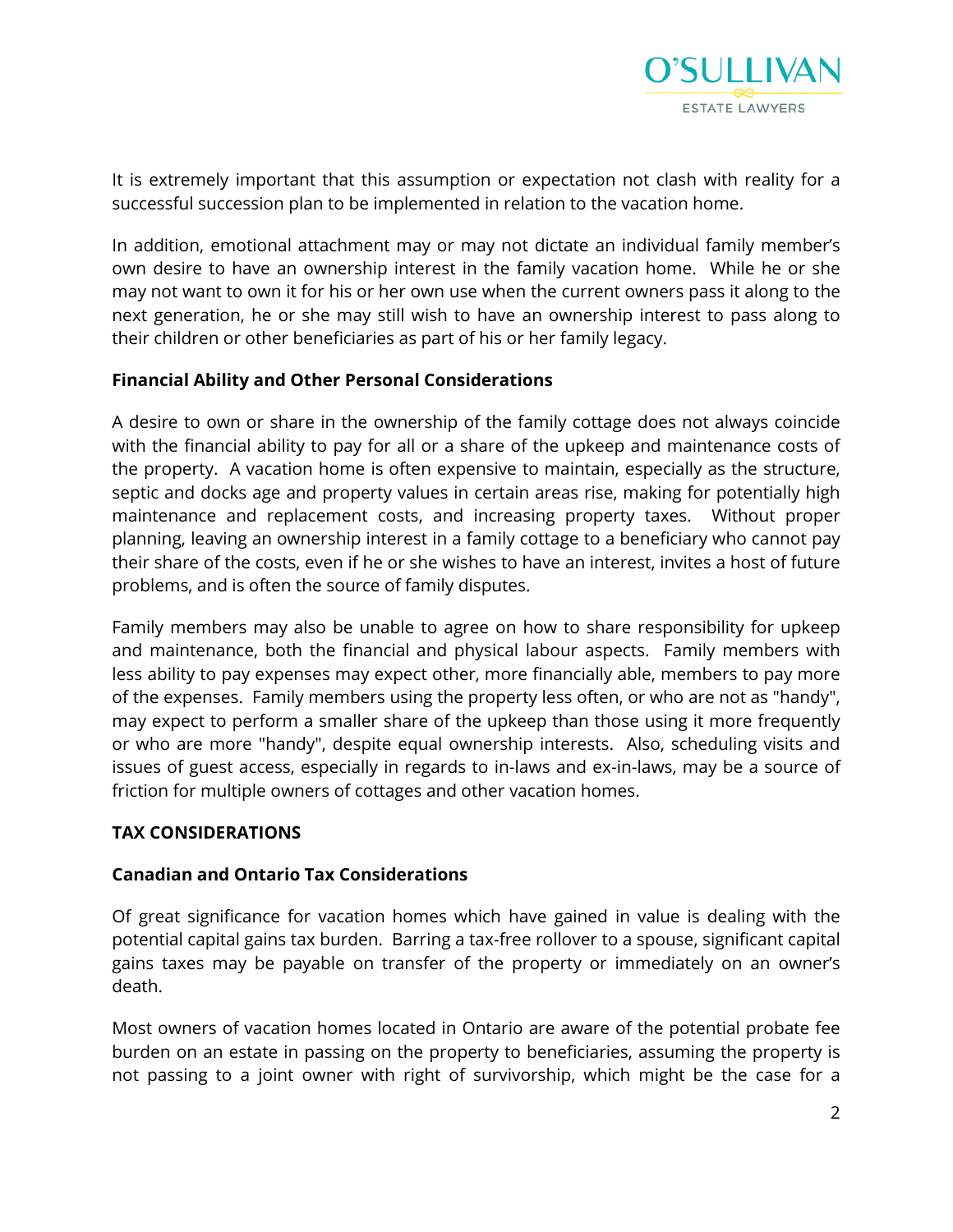

spouse or other joint owner. Probate fees in Ontario ("Ontario Estate Administration Tax") amount to approximately 1.5% of the value of the property (e.g. \$15,000 for a \$1M property).

Both capital gains tax and probate fees, unless otherwise provided for, are payable from the owner's estate. Proper consideration of the size of this tax burden and how it will be funded is important, especially where only some family members will take ownership of the vacation home, but the residue of the owner's estate will be left to different family members, or where there are not enough liquid assets to pay the taxes owing on the owner's death without sale of the vacation home, or where funds from the estate are also required for other purposes, including providing for the needs of surviving family members.

#### **Cross-Border Canada-US Tax Considerations**

Vacation properties located outside of Canada can pose additional tax and succession problems for Canadian-resident owners' estates. By far the greatest number of vacation homes outside Canada owned by Canadian residents are located in the US. If the Canadian-resident owner is not a US citizen (where a different set of considerations apply), owning US real property brings the Canadian owner's estate within the US gift and estate tax regime. As a result, US vacation homes may require additional planning in order to adequately provide for the potential US estate tax burden arising on death.

US estate tax on US real estate owned by a Canadian resident who is not a US citizen is calculated based upon the value of the US property owned at the owner's date of death. There is an available tax credit, and two options for its calculation. One method is calculated based on the value of all US property in relation to the owner's worldwide estate, and the other option is a basic credit of approximately USD\$13,000, which exempts USD\$60,000 of property from estate tax.

The top US estate tax rate is 40%. In 2022, if an owner's worldwide estate is valued at USD\$12.06M or less no US estate tax should be payable by their estate. If an owner's worldwide estate exceeds USD\$12.06M, (and for such purpose a number of assets are included, including certain life insurance proceeds) there is an exposure to US estate tax. Individual advice is required to calculate US estate tax exposure given its complexity.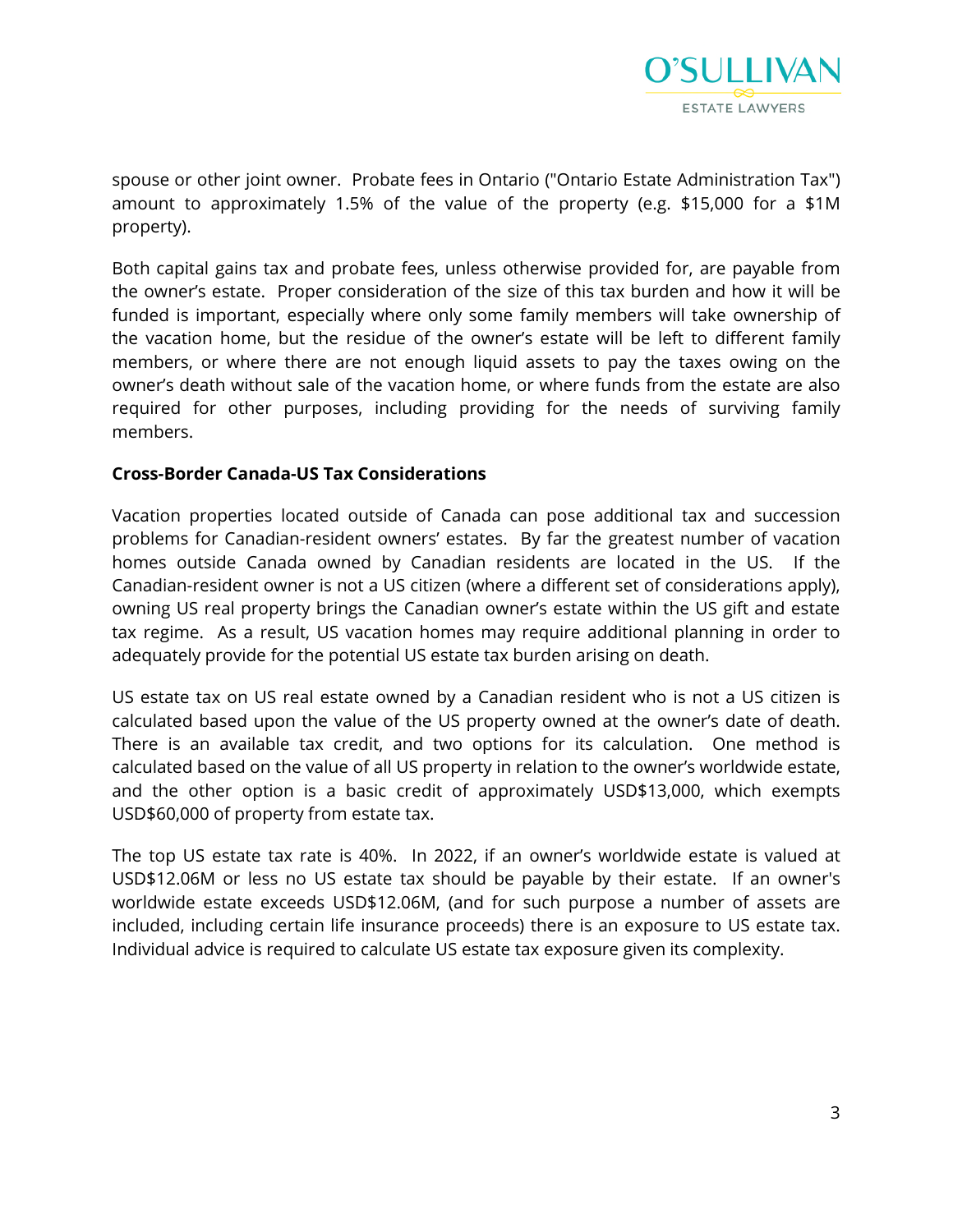

#### **FAMILY LAW CONSIDERATIONS**

#### **Gifts to Beneficiaries and Exclusions from Net Family Property**

Under the *Family Law Act* (Ontario), the post-marriage increase in the value of gifts and inheritances and income arising from gifts or inheritances, including an interest in a vacation home, *which have been received prior to the date of the marriage* and is owned on the date of a marriage breakdown or death is included in the calculation of the value of each spouse's assets for equalization purposes, unless a domestic contract excludes it. The capital value of gifts and inheritances received *during marriage*, but with the exception of a matrimonial home, is excluded in the equalization calculation, unless this exclusion is lost, as discussed below. As well, the increase in value of gifts or inheritances received during marriage and the income arising from such gifts or inheritances if the person who has made the gift has stipulated that the gains and income is to be excluded in a deed of gift or in his or her will, is excluded. For this reason, it is common practice in Ontario for wills and deeds of gift to include a special clause for this purpose.

#### **Treatment of a Matrimonial Home in the Equalization of Family Property**

The *Family Law Act* (Ontario) accords special treatment to matrimonial homes, which include not only a primary residence, but also cottages and other vacation homes, if such properties are occupied by spouses or by a spouse and their children as a family residence and at least one of the spouses has an 'interest' in the property. Accordingly, anyone with an ownership interest in multiple residences can have more than one matrimonial home. An indirect ownership interest in a vacation home, including through a corporation or trust, may also be included in some circumstances.

The *value* of a matrimonial home (not the property itself), net of liabilities, is subject to equalization upon marriage breakdown. A matrimonial home owned by one spouse at the date of marriage, and which is also owned on the date of termination of the marriage, is included in the calculation of the value of that spouse's assets, and is *not* deducted from the value of his or her property along with other property owned by the spouse at the date of the marriage. As well, a matrimonial home which was gifted or inherited during the marriage and is owned on termination of the marriage or its sale proceeds is *not* excluded from the calculation of the value of a spouse's property on termination of the marriage, even though it is a gift or inheritance.

Matrimonial homes are also subject to claims for possession where there are minor children or dependent children and the matrimonial home is regularly used as a family residence.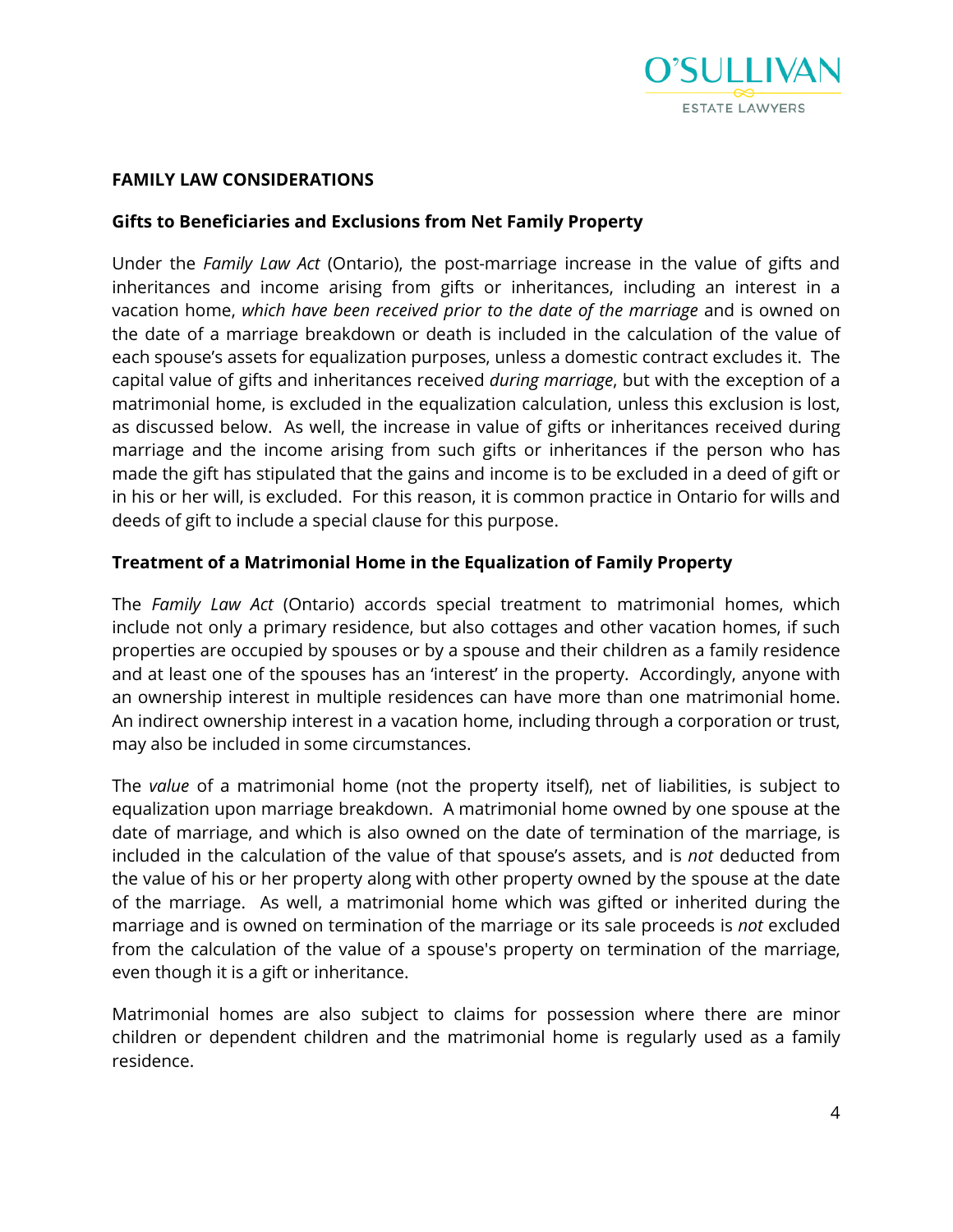

For more information on family law and property considerations, please refer to our Client Advisory *[Estate Planning and Marital Property Considerations](https://www.osullivanlaw.com/wp-content/uploads/2020/02/Estate-Planning-And-Martial-Property-Considerations.pdf)*.

#### **CONSIDERATIONS AND PLANNING OPTIONS FOR COTTAGE SUCCESSION**

Several planning options are available to vacation property owners in planning for succession to such properties. However, the viability and desirability of the different options depends on each individual owner's circumstances and requires professional advice.

#### **Direct Ownership and Gifts**

#### *Joint Ownership*

Especially popular for succession planning between spouses, joint ownership with right of survivorship can be a simple and effective method of property succession. However, such ownership will not allow for sophisticated tax planning, including the use of a trust to hold the property on the first spouse's death, and in addition, is not usually advisable for US vacation properties owned by Canadians who are not US citizens due to the operation of the US estate and gift tax regime and Canadian taxation on death.

While transfer into joint ownership or by outright gift during the owner's lifetime can be used to allow for succession planning with, for example, the owner's children, such gifts can give rise to immediate capital gains tax consequences if the vacation property is not designated as the giftor's principal residence (discussed below), and can expose the property to claims by the joint or new owner's personal or business creditors as well as matrimonial claims against him or her.

#### *Sale to Beneficiary*

Another option is to sell the vacation home to the intended beneficiary and take back a private mortgage at the prescribed interest rate, which is currently low, making it an attractive option for some owners. The mortgage can be forgiven in the mortgage holder's will and other assets left to other beneficiaries to equalize the distribution of the estate. However, the new owner would have to make minimum interest payments if this strategy is used. A capital gain based on the fair market value of the property (no matter what price the home is sold for given the sale is not considered "at arm's length" because it is to a family member) would also be triggered on a sale of the vacation home, assuming the property is more valuable on the date of the sale then it was on the date of the acquisition, but with the use of a take-back mortgage, the taxes payable on this gain could be spread over five years, instead of being payable all in one year.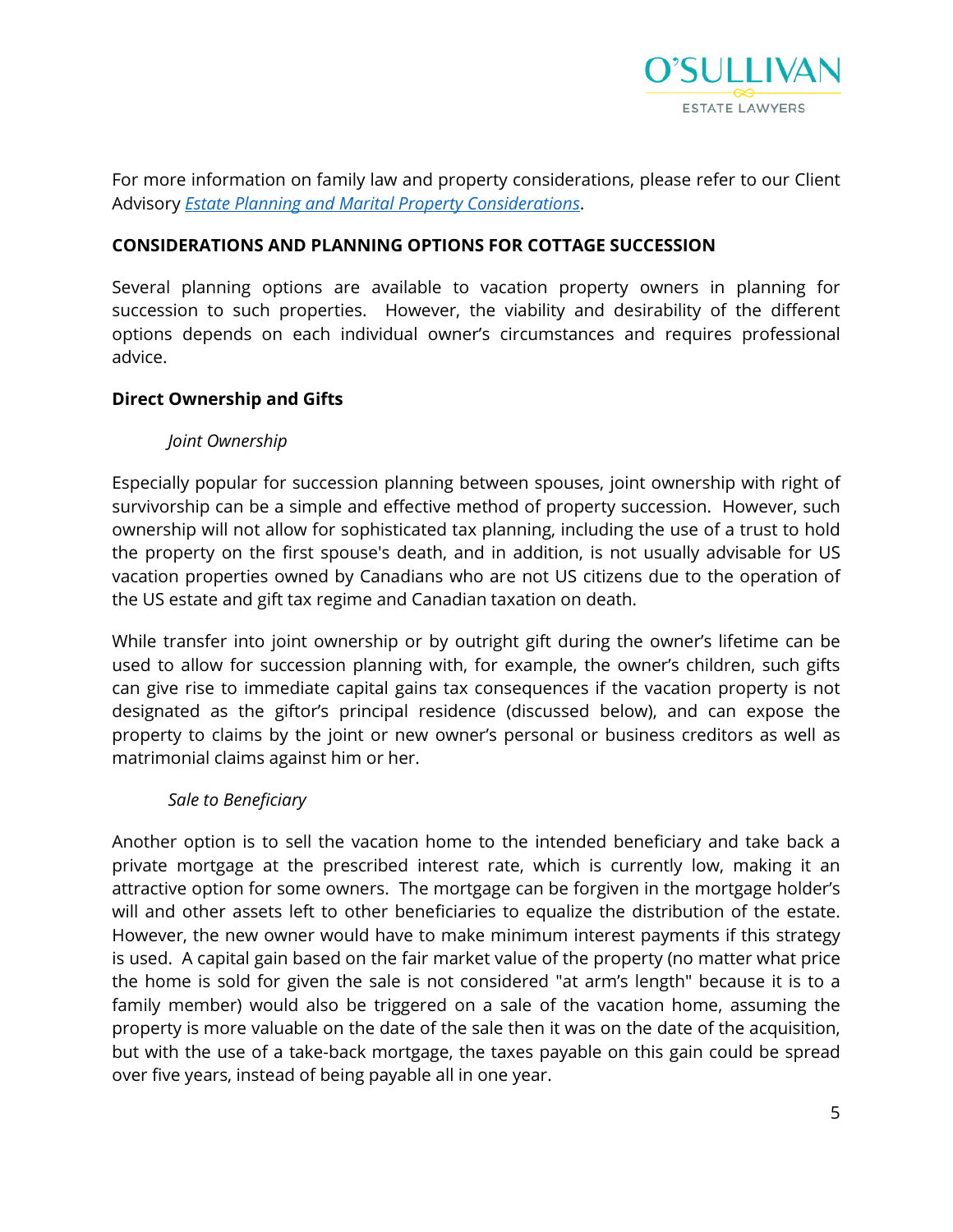

*Loss of Control* 

All of these options have advantages and disadvantages. One of the biggest disadvantages to an immediate transfer is the loss of control of the property by the original vacation home owner. However, if a properly drafted occupancy agreement is put in place for the benefit of the original owner, or a lifetime interest is retained in the property by him or her, this could solve this problem, although some loss of control is necessarily a part of such planning.

# *Use of Principal Residence Exemption*

As mentioned above, if an owner anticipates that the vacation property will significantly increase in value from the date of acquisition (or from January 1, 1972 if acquired before that date which is when the capital gains tax regime came into effect in Canada), they can consider designating the vacation property as their primary residence for tax purposes, thus exempting it from capital gains tax. This would only be advisable for those individuals whose cottage or vacation home is anticipated to gain more in value than any other residence they own. Professional advice is required with regard to this determination.

### **Will and Trust Planning**

One of the primary methods to plan for succession of a cottage or vacation home is in your will. An outright gift to one or more beneficiaries can be made, or the property can be gifted in trust, as further discussed below. Options to purchase can also be provided for, allowing each beneficiary to decide if they wish to own the cottage with other beneficiaries, and for methods of valuation and payment, including allowing beneficiaries to take ownership of the cottage as part of their share of the estate. Tie-breaker provisions can be included in case the beneficiaries reach in impasse with regard to ownership, and as well co-owners' agreements, discussed below, can be encouraged or mandated to keep disputes to a minimum. Trust funds for payment of ongoing maintenance and repairs and other expenses can also be set up to provide for maintenance and upkeep of the cottage if it is to be held for a lengthy period in a trust.

Trusts are a popular option, especially for dealing with successive generations of interests in the cottage. Trusts can also provide for special needs or financially-dependent beneficiaries, act as will substitutes, be used to plan for incapacity, and allow for protection in case of creditor claims or marital breakdown, and in some circumstances can provide significant tax savings. A decision of the Ontario Court of Appeal supports that a trust may be used to protect the value of a property that would otherwise qualify as a matrimonial home, such as a cottage property, from being included in the equalization calculation upon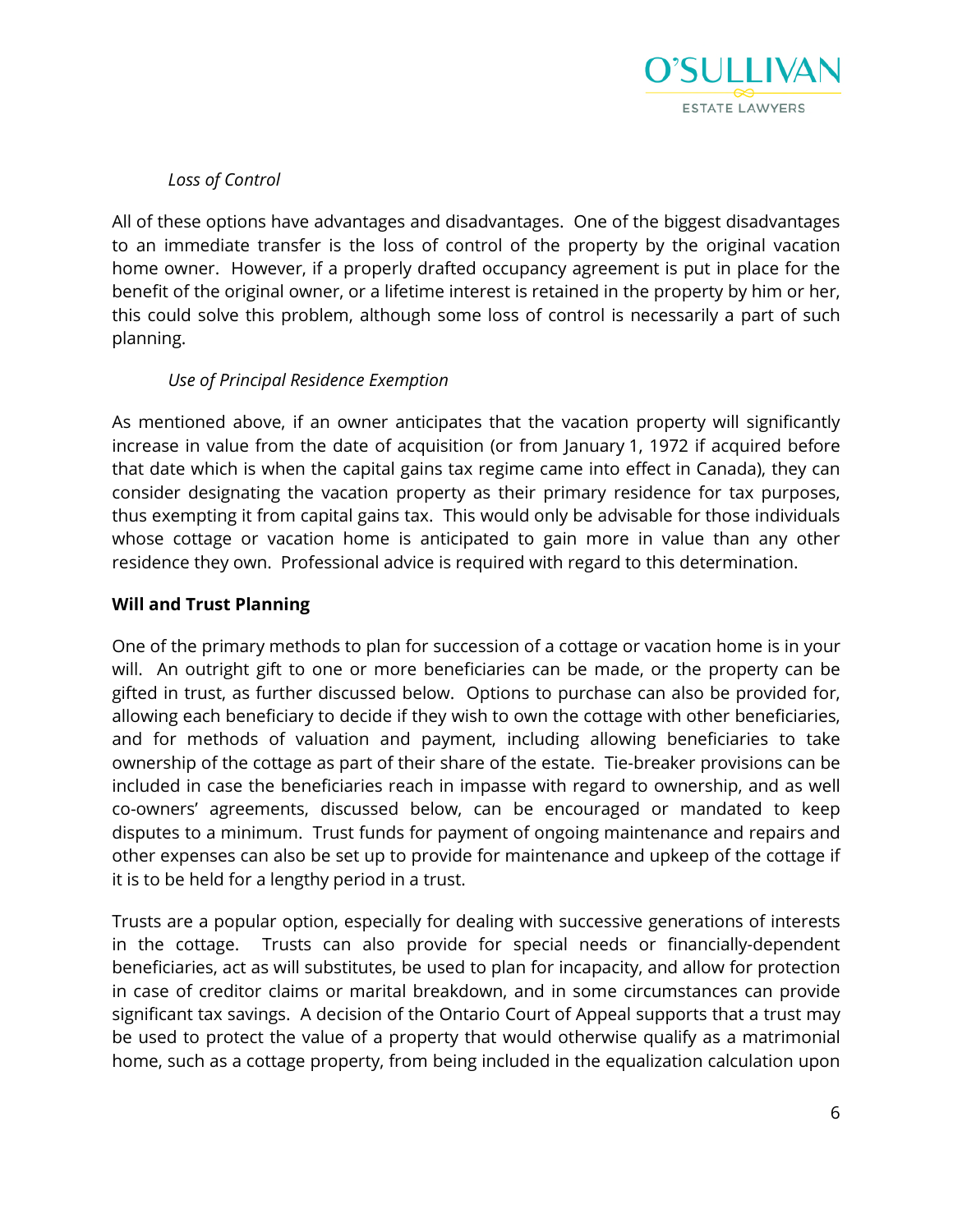

marriage breakdown or death. A trust may also prevent possessory claims to a cottage property and other rights that may be available under the *Family Law Act* (Ontario).

Trusts can be set up either during the owner's lifetime (*inter vivos* trusts) or in the owner's will (testamentary trusts). A trust can deal with succession to a vacation home, as well as providing additional funds to maintain it. Creative and sophisticated provisions can be put in place to allow for successive control and ownership tailored to individual circumstances.

Consideration should be given to future taxes arising in a trust, if this option is used. Of significance for *inter vivos* and testamentary trusts, although avoided in alter-ego and joint partner trusts during the settlor's and their spouse's lifetime, as discussed below, is the 21 year deemed disposition of a trust's assets under Canadian income tax legislation, which triggers capital gains tax on the gain in value of the vacation home every 21 years, and should be planned for if the trust is expected to continue for more than that time and the vacation home is expected to increase in value. As well, only certain trusts qualify if it is desired to claim the principal residence exemption, specifically a qualified spouse trust, an alter ego trust and a joint partner trust.

*Inter vivos* trusts can effectively gift ownership interests in the vacation home currently while allowing the owner to retain control over the property and where desired, its use as well. *Inter vivos* trusts are also attractive for probate fee planning purposes since the value of the property will not be subject to probate fees if the property passes outside of one's estate, and instead passes under the terms of the trust.

For owners who are 65 years of age or older, alter-ego or joint partner trusts can be attractive and tax-effective *inter vivos* trusts for a vacation home, as the 21-year deemed disposition rule discussed above does not apply with certain exceptions to such trusts, and the vacation home can be rolled into such trusts tax-free. As well, they qualify for the principal residence exemption, as noted above. For more information on alter-ego and joint partner trusts, please refer to our Client Advisory *[Alter Ego and Joint Partner Trusts](https://www.osullivanlaw.com/wp-content/uploads/2020/02/Alter-Ego-and-JointPartner-Trusts.pdf)*.

An individual owner's circumstances and goals will drive the choice of a trust and the type of trust that is appropriate in their situation, and advice on one's individual situation is necessary.

#### **Co-owner Agreements, Expense Funds and Life Insurance**

As discussed above, co-owner agreements are an effective planning tool in circumstances where multiple owners are to be named as the beneficiaries of a vacation home. While they may get along well, a co-owner agreement is still a good idea so that multiple owners can jointly work out how to divide the use of the property, and how the payment of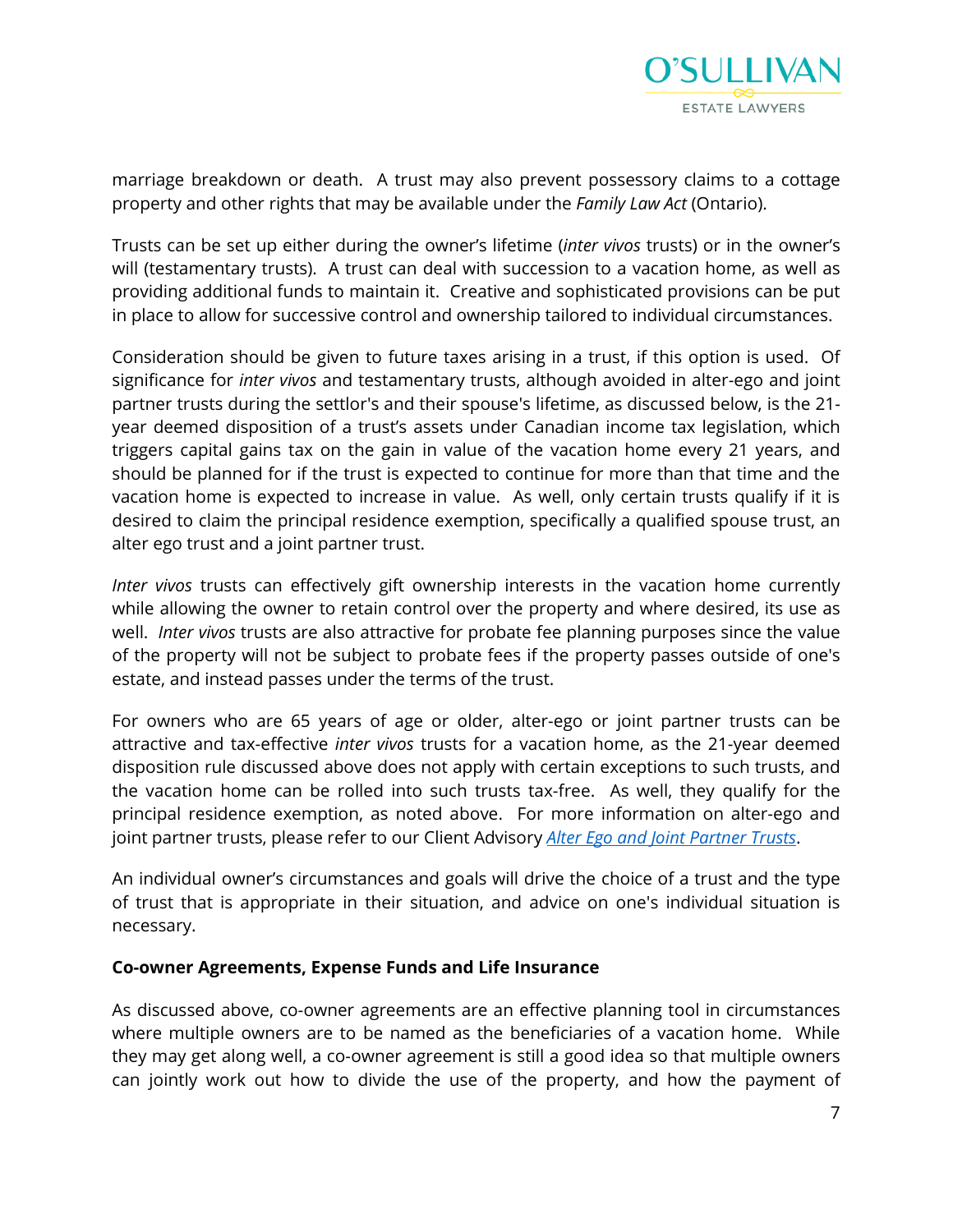

expenses as well as improvements to the property will be decided upon and shared at the time they become owners. These agreements can prevent disputes and make decisionmaking easier for all joint owners. Other matters that can be dealt with include a method of decision-making on various issues, transfer or sale of the property, including on death, incapacity or marriage breakdown of an owner with options to purchase and rights of first refusal for the other owners or others, eligible persons to whom the property can be transferred, defaults in payment of expenses and encumbrance of the property. Encouragement from the original owner of the vacation home to enter into such an agreement may be a deciding factor in such agreements being implemented, and should be considered.

Where successive generations are to hold the property for a lengthy period, the likelihood of disputes increase, in particular where beneficiaries have different levels of assets and/or income, or where the original owner has significant wealth and wishes to keep the cottage in the family. Separate expense funds for maintenance costs and repairs of a cottage property can alleviate the direct financial burden on beneficiaries, and can help avoid disputes regarding how such expenses are to be paid.

As mentioned, capital gains on a cottage or vacation home can be significant, especially where properties are held for the long-term. Life insurance to fund the tax payable on such gains, or alternatively (or additionally) to fund ongoing maintenance and repairs after one's death, may be an attractive and cost-effective option in planning for succession of the cottage or vacation home.

#### **US Vacation Homes and Planning Options**

Planning for succession of a US vacation home presents additional challenges and special planning should be considered which may need to be implemented prior to purchasing the vacation home, as in some cases it may not be available for current US vacation home owners.

As discussed above, estate tax credits may take care of US estate tax liability depending on the owner's individual situation, although the current state of the US estate tax regime makes reliance on this for long-term planning uncertain at present.

Joint tenancy may not be appropriate for US estate tax planning purposes, because it can give rise to significant US estate and gift tax problems.

Other possible options for US estate tax planning regarding US vacation homes include holding the property in a discretionary *inter vivos* trust. In addition, if available, a nonrecourse mortgage may be an attractive option considering current low interest rates, or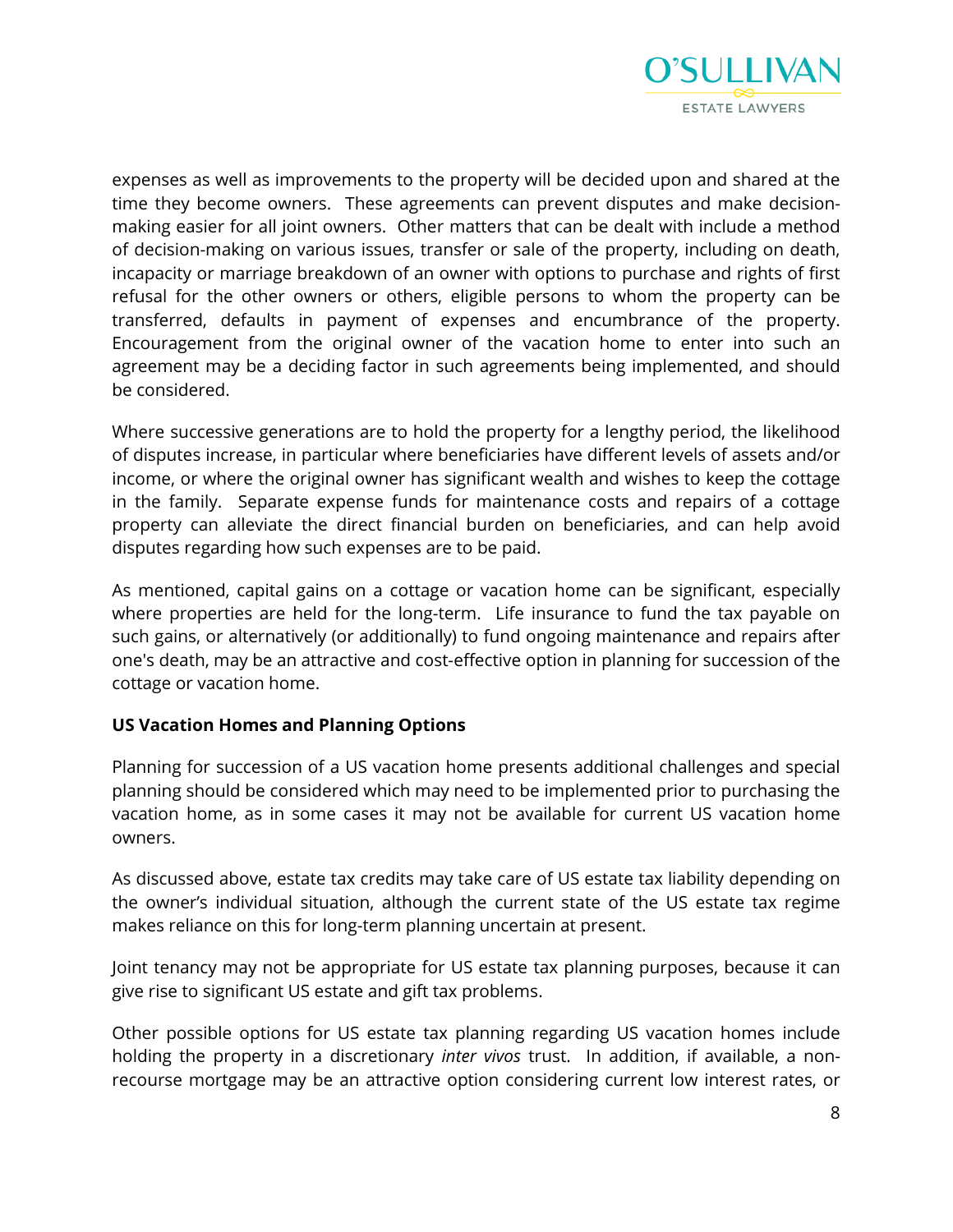

donation of the vacation home to a US charity may also be considered in appropriate circumstances. Professional advice is required with respect to each individual situation.

#### **Vacation Homes Outside Canada and the US**

It is important prior to purchasing a foreign property to seek professional advice with regard to types of ownership and taxation as well as succession planning options. As part of your worldwide succession plan, it will be important to consider how such property should be dealt with under your will, in particular if it is located in a civil law jurisdiction. In many situations, a separate will to deal with property in the foreign jurisdiction is desirable, written in the local language and form. Many civil law jurisdictions have mandatory rules to pass property to spouses, children and other family members, and it may not be possible to simply pass a property outright to one's spouse or to other desired beneficiaries.

#### **Non-resident Owners of Canadian Vacation Homes**

Non-residents of Canada who own Ontario-situs vacation homes or cottages face unique planning concerns regarding Canadian capital gains tax and succession issues. Nonresident owners should consider the relative advantages of a separate Ontario will to deal with their Ontario-situs vacation home and personal property (such as boats, furniture, etc.) related to it, which should be prepared in conjunction with advice from their estate planning advisors in their home jurisdiction including dealing with how Canadian taxation interfaces with the tax regime to which they are subject. For example, there are special opportunities available to ensure there is no double taxation on death in both Canada and the US under tax treaty provisions between Canada and the US.

#### **General Planning Points for Succession of a Cottage or Vacation Home**

- Have an open discussion with your intended beneficiaries to find out their interest in ownership of the cottage. Discuss their ability to pay expenses, look after the property, and their expected use of the property.
- Find out what the potential tax burden associated with your cottage will likely be, and consider how this liability will be funded. If there is a liquidity issue, consider available options, such as life insurance, if the tax burden will not easily be payable by your beneficiaries or estate.
- If one is contemplating making a gift of the vacation home to family member(s) during one's lifetime or on death, including to children or grandchildren, or understands he or she will be receiving such a gift, legal and professional advice should be sought on how best to plan and structure the gift. As an example, a trust